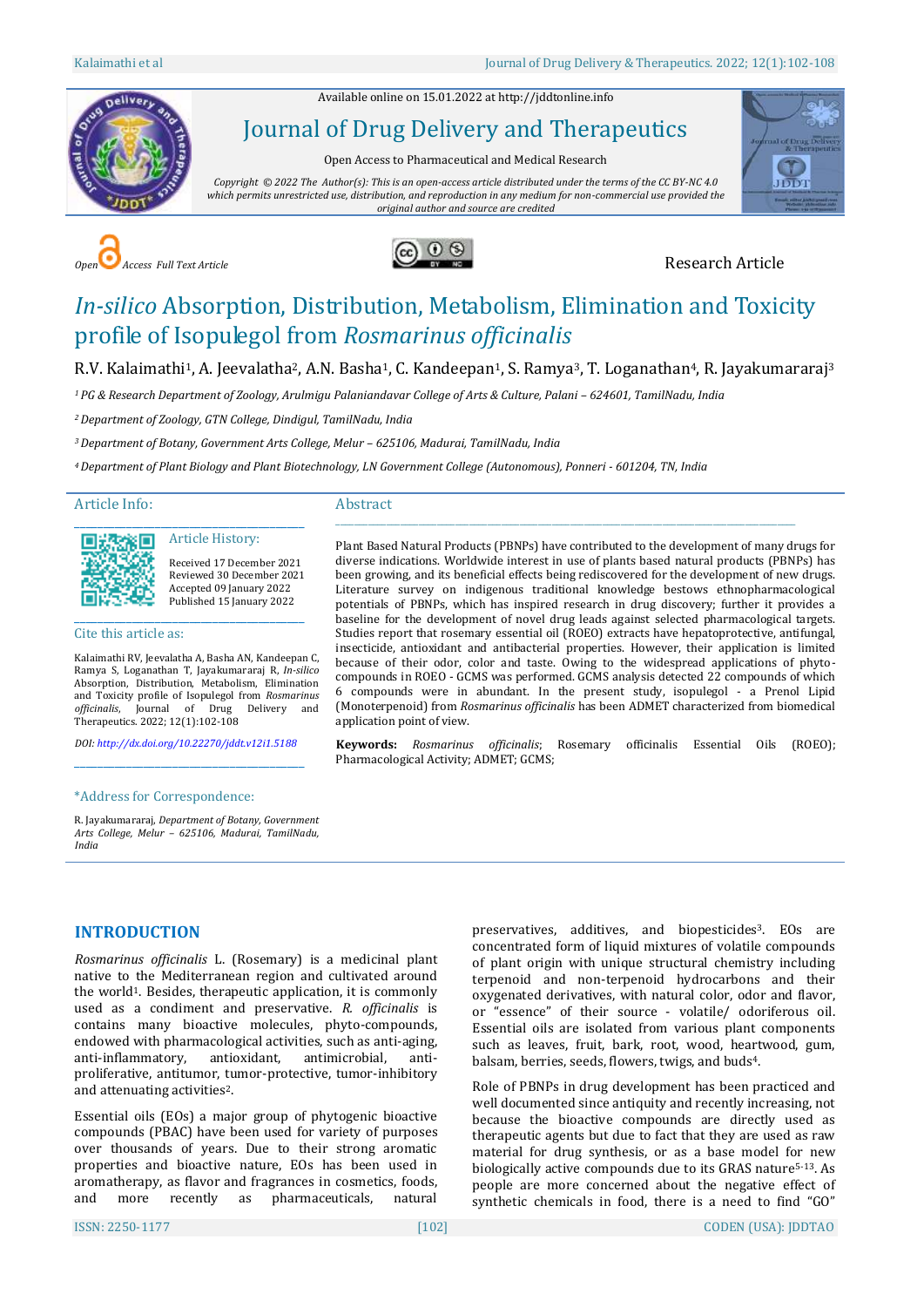products with no or lesser side effects. Therefore, there is a growing interest in using natural extracts as alternatives for synthetic additives because of (a) their synergy with other preservation methods (b) generally regarded as safe, and (c) PBNPs have properties such as antioxidant, antidiabetic, antimutagenic, antitoxigenic and antibacterial. Among the most effective antioxidant constituents of ROEO, cyclic diterpene diphenols, carnosolic acid and carnosol have been identified. In addition, ROEO extract contains carnosic acid, epirosmanol, rosmanol, methylcarnosate and isorosmanol. However, validating and using plants as phytopharmaceutical chemistry requires a great deal of basic and applied research, in order to set this resource at the same level of importance of conventional pharmaceutical products14.

#### *[Rosmarinus officinalis](http://legacy.tropicos.org/NamePage.aspx?nameid=17600561)* **L. (Rosemary)**

*Rosmarinus officinalis* L., commonly known as Rosemary, belongs to the family Lamiaceae. Plants - 2 m tall. Bark dark grey, irregularly fissured, exfoliating, young branches densely white stellate-tomentulose. Leaves tufted on branches, sessile to short petiolate; leaf blade 1-2.5 cm × 1-2 mm, leathery, adaxially somewhat shiny, sub-glabrous, abaxially densely white stellate-tomentose, base attenuate, margin entire, revolute, apex obtuse. Calyx ca. 4 mm, densely white stellate tomentose and glandular outside, upper lip sub-circular, teeth of lower lip ovate-triangular. Corolla bluepurple, less than 1 cm, sparsely pubescent outside, tube slightly exserted, apex of upper lip 2-lobed, lobes ovate, middle lobe of lower lip constricted at base into claw, lateral lobes oblong; Fl. Nov<sup>15,16</sup>.

*R. officinalis* has been traced for its origin from the Mediterranean region. It is an aromatic plant, a unique spice commercially available for use as an antioxidant. ROEO extracts have been used for its hepatoprotective potential<sup>17</sup>, therapeutic potential for Alzheimer's disease18, and its antiangiogenic effect<sup>19</sup>. On the other hand, it is used in food preservation, because they prevent oxidation and microbial contamination20. Therefore, rosemary extract could be useful for replacing or even decreasing synthetic antioxidants in foods. EFSA (European Food Safety Authority) recently, reviewed the safety of rosemary extracts and concluded that there are high-intake estimates ranging from 0.09 (elderly) to 0.81 (children) mg/kg per day.

Foliage is used as a common household culinary spice for flavouring. Main constituents of ROEO are camphor (5.0– 21%), 1,8-cineole (15–55%), α-pinene (9.0–26%), borneol (1.5–5.0%), camphene (2.5–12%), β-pinene (2.0–9.0%) and limonene (1.5–5.0%) in proportions that vary according to the vegetative stage and bioclimatic conditions21. ROEO composed of phenolic compounds, di and triterpenes and essential oils. In traditional medicine ROEO is used to treat minor wounds, rashes, headache, dyspepsia, circulation problems, and as an expectorant, diuretic and antispasmodic in renal colic. In addition to their antioxidant properties, ROEO play a very important role in plant defences against herbivores, pathogens and predators; therefore, used to control infectious agents in humans<sup>22</sup>.

ISSN: 2250-1177 [103] CODEN (USA): JDDTAO A Prenol Lipid (Monoterpenoid) isopulegol (ISO) is an alcoholic monoterpene and has been reported to have a number of pharmacological properties. ISO is endowed with several pharmacological properties being reported in literature such as antihyperlipidemic activity, anxiolytic property, gastro-protective, analgesic, anticancer, antidiabetic and an anticonvulsant activity and even as a flavouring agent. Like other terpenes, ISO is a highly volatile

compound that is slightly soluble in water, so its inclusion into cyclodextrins (CDs) is an interesting approach to increase its solubility and bioavailability. In the present study, isopulegol - a Prenol Lipid (Monoterpenoid) from *Rosmarinus officinalis* has been Absorption, Distribution, Metabolism, Elimination and Toxicity characterized from biomedical application point of view.

#### **MATERIALS AND METHODS**

Collection of Plant material: *Rosmarinus officinalis* L. (Rosemary) were collected from Palani Hills, Western Ghats (2000 m above the mean sea level), and identity of the plant was confirmed by Botanical Survey of India, Southern circle, Coimbatore, Tamil Nadu. The collected leaves samples were rinsed with tap water dried and powdered and then stored at 4 °C. Plant extracts preparation 5g of each sample of R. officinalis was extracted with 100 ml of methanol using Soxhlet apparatus. The extract was filtered and methanol was evaporated by rotary evaporator and then stored at 4°C for future use. The methanolic extracts were subjected to chemical tests for the detection of different phytoconstituents using standard procedures.

#### **Preparation and extraction of sample**

Protocol for preparation of sample was according to the methods previously described by Eleyinmi (2007), but with modifications wrt temperature and duration of drying the sample. Sample was prepared according to the methods previously described by Rašković *et al.,* (2015). 25 g of sample was suspended in 250 mL of distilled water in stoppered flasks and allowed to stand for 24 h, filtered with Whatman No 24 filter paper, concentrated in a rotary evaporator for 12 h at 50°C and dried in vacuum desiccator. Yield was calculated to be 6.06% w/w. Extract was suspended in ethyl acetate and subjected to GC-MS analysis.

#### **GC-MS Analysis**

Phyto-components were identified using GC–MS detection system as previously described Rašković *et al.,* (2015) but with minor modification, whereby portion of the extract was analysed directly by headspace sampling. GC–MS analysis was accomplished using an Agilent 7890A GC system set up with 5975C VL MSD (Agilent Technologies, CA, and USA). Capillary column used was DB-5MS (30 m × 0.25 mm, film thickness of 0.25 μm; J&W Scientific, CA, USA). Temperature program was set as follows: initial temperature 50°C held for 1 min, 5°C per min to 100°C, 9°C per min to 200°C held for 7.89 min, and the total run time was 30 min. The flow rate of helium as a carrier gas was 0.811851 mL/min. MS system was performed in electron ionization (EI) mode with Selected Ion Monitoring (SIM). The ion source temperature and quadruple temperature were set at 230°C and 150°C, respectively. Identification of phyto-components was performed by comparison of their retention times and mass with those of authentic standards spectra using computer searches in NIST 08.L and Wiley 7n.l libraries.

#### **ADMET Prediction**

Selected phytocompounds were subjected to ADMET prediction using QikProp (version 4.3, Suite 2015-1; Schrödinger, LLC: New York, NY) and toxicity prediction using TOPKAT (Accelrys, Inc., USA). QikProp develops and employs QSAR/QSPR models using partial least squares, principal component analysis and multiple linear regression to predict physic-chemically significant descriptors (Zhou *et al.,* 2020).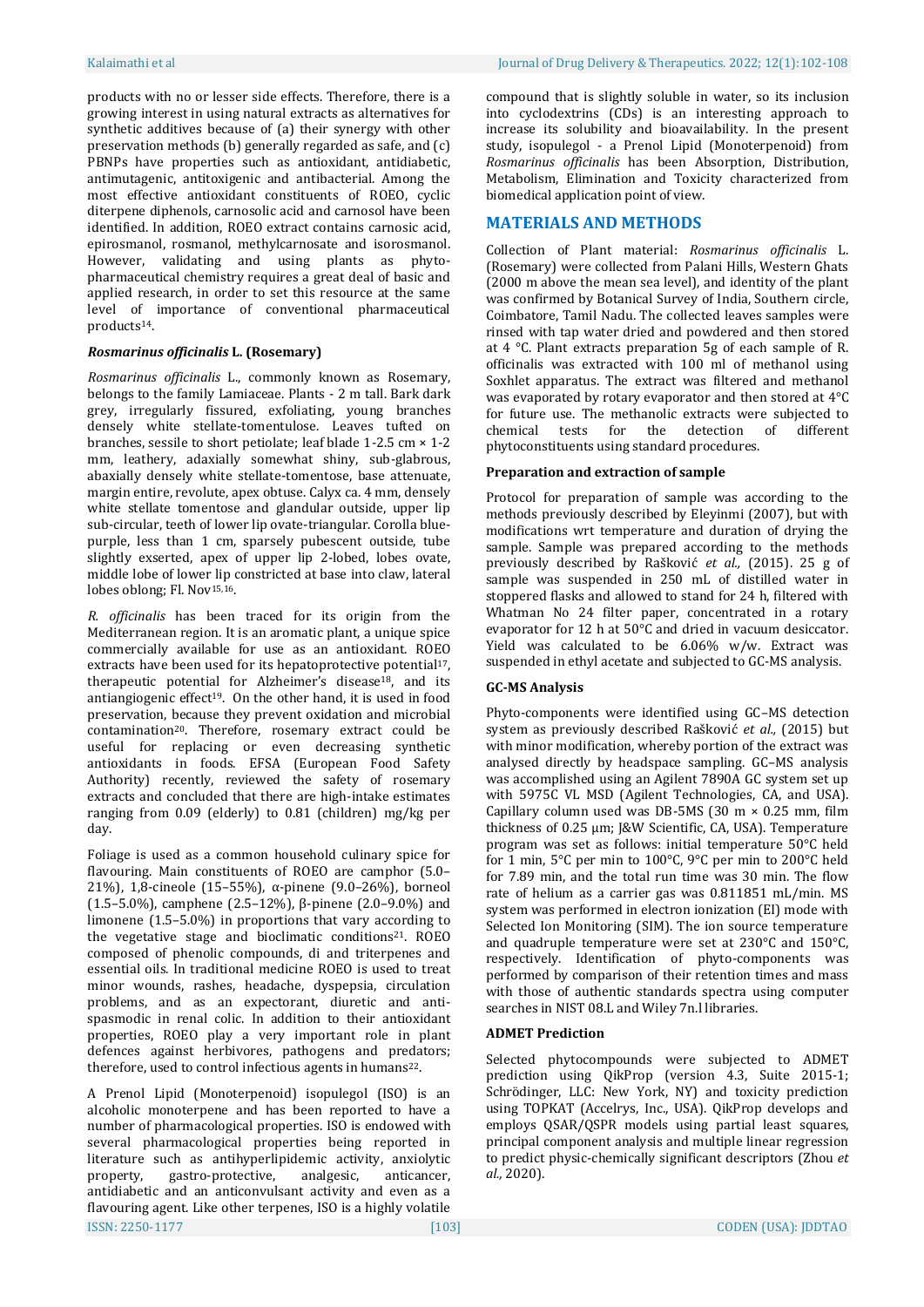#### Kalaimathi et al Journal of Drug Delivery & Therapeutics. 2022; 12(1):102-108

#### **RESULTS AND DISCUSSION**

#### **Chemical properties and identifier**

| Chemical<br>kingdom        | Organic compounds                   |
|----------------------------|-------------------------------------|
| Superclass                 | Lipids and lipid-like molecules     |
| Class                      | Prenol lipids                       |
| <b>Subclass</b>            | Monoterpenoids                      |
| PubChem<br>Identifier      | 170833                              |
| Synonyms                   | ISOPULEGOL; ALPHA-TERPINEOL;        |
| Canonical<br><b>SMILES</b> | C[C@@H]1CC[C@H]([C@@H](C1)0)C(=C)C  |
| InCHI                      | <b>7VTMAMIODDEHIO I/VHCDTDMCA N</b> |

ZYTMANIQRDEHIO-KXUCPTDWSA-N

#### **GCMS analysis of** *Rosmarinus officinalis* **(Rosemary) essential oil**

The chemical composition of EOs depends on plant genetics, growth conditions, development stage at harvest, and processes of extracting active compounds. Different parts of the plant (bark, leaf, fruit and seed) have been extensively investigated for their bioactive phytochemical constituents in various plants (Ramya *et al.,* 2012). GC-MS analysis revealed that the extract of *Rosmarinus officinalis* contained different volatile oils α-Pinene - (C<sub>10</sub>H<sub>16</sub>O), RT - 6.94 min, PA  $- 13.64$  %; Camphene  $-$  (C<sub>10</sub>H<sub>16</sub>), RT  $- 7.38$  min, PA  $- 2.42$  %;  $β$ -Myrcene - (C<sub>10</sub>H<sub>16</sub>), RT - 8.88 min, PA - 1.19 %; α-Terpinine  $-$  (C<sub>10</sub>H<sub>16</sub>), RT - 9.70 min, PA - 0.41 %; p-Cymene - (C<sub>10</sub>H<sub>14</sub>), RT - 9.98 min, PA - 6.23 %; trans-3-Caren-2-ol -  $(C_{10}H_{16}O)$ , RT - 10.10 min, PA - 0.20 %; 1,8-Cineole - (C10H18O), RT - 10.38 min, PA - 41.75 %; γ-Terpinene -  $(C_{10}H_{16})$ , RT - 11.25 min, PA - 0.59 %; α-Terpinolene -  $(C_{10}H_{16})$ , RT - 12.30 min, PA - 0.35 %; Linalool - (C10H18O), RT - 12.78 min, PA - 1.19 %; Isopulegol - (C<sub>10</sub>H<sub>16</sub>O), RT - 14.44 min, PA - 13.66 %; Eucalyptol -  $(C_{10}H_{18}O)$ , RT - 15.21 min, PA - 6.71 %; Terpinen-4-ol - (C<sub>10</sub>H<sub>18</sub>O), RT - 15.56 min, PA - 1.24 %; 2-Naphthalenol - (C10H18O), RT - 16.14 min, PA - 6.35 %; (-)- Myrtenol - (C10H16O), RT - 16.27 min, PA - 0.16 %; Verbenone - (C10H14O), RT - 16.67 min, PA - 0.42 %; Terpine - (C12H20O2), RT - 19.42 min, PA - 2.80 %; α-Copaene - (C15H24), RT - 22.49 min, PA - 0.20 %; β-Caryophyllene - (C<sub>15</sub>H<sub>24</sub>), RT - 23.92 min, PA - 1.40 %; γ-Cadinene - (C<sub>15</sub>H<sub>24</sub>), RT - 27.16 min, PA - 0.34 %; Caryophyllene oxide - (C15H24O), RT - 28.90 min, PA - 0.32 % respectively **(Table 1; Fig. 1).** 

**Physicochemical Properties -** Molecular weight (154.25 g/mol); LogP (2.36); LogD (2.32); LogSw (-2.59); Number of stereocenters (3); Stereochemical complexity (0.300); Fsp3 (0.800); Topological polar surface area (20.23 Å2); Number of hydrogen bond donors (1); Number of hydrogen bond acceptors (1); Number of smallest set of smallest rings (SSSR) (1); Size of the biggest system ring (6); Number of rotatable bonds (1); Number of rigid bonds (7); Number of charged groups (0); Total charge of the compound (0); Number of carbon atoms (10); Number of heteroatoms (1); Number of heavy atoms (11); Ratio between the number of non-carbon atoms and the number of carbon atoms (0.1);

ISSN: 2250-1177 [104] CODEN (USA): JDDTAO **Druggability Properties of Isopulegol** - Lipinski's rule of 5 violations was calculated as 0; Veber rule for Isopulegol was predicated as Good; Egan rule for Isopulegol was predicated as Good; Oral PhysChem score (Traffic Lights) was calculated as 0; GSK's 4/400 score for Isopulegol was predicated as Good; Pfizer's 3/75 score for Isopulegol

**ADMET Properties** - Human Intestinal Absorption (HIA+) had a predicted probability value - 0.989; Blood Brain Barrier (BBB+) had a predicted probability value - 0.887; Caco-2 permeable (Caco2+) had a predicted probability value - 0.819; P-glycoprotein substrate (Substrate) had a predicted probability value - 0.515; P-glycoprotein inhibitor I (Non-inhibitor) had a predicted probability value - 0.692; P-glycoprotein inhibitor II (Non-inhibitor) had a predicted probability value - 0.972.

CYP450 2C9 substrate (Non-substrate) had a predicted probability value - 0.846; CYP450 2D6 substrate (Nonsubstrate) had a predicted probability value - 0.853; CYP450 3A4 substrate (Substrate) had a predicted probability value - 0.569; CYP450 1A2 inhibitor (Non-inhibitor) had a predicted probability value - 0.808; CYP450 2C9 inhibitor (Noninhibitor) had a predicted probability value - 0.917; CYP450 2D6 inhibitor (Non-inhibitor) had a predicted probability value - 0.926; CYP450 2C19 inhibitor (Non-inhibitor) had a predicted probability value - 0.856; CYP450 3A4 inhibitor (Non-inhibitor) had a predicted probability value - 0.848; CYP450 inhibitory promiscuity (L-CYP Inhibitory Promiscuity) had a predicted probability value - 0.883.

**Ames test** (Non AMES toxic) had a predicted probability value - 0.956; Carcinogenicity (Non-carcinogens) had a predicted probability value - 0.891; Biodegradation (Ready biodegradable) had a predicted probability value - 0.553; Rat acute toxicity (1.875 LD50, mol/kg) had a predicted probability value - NA; hERG inhibition (predictor I) (Weak inhibitor) had a predicted probability value - 0.655; hERG inhibition (predictor II) (Non-inhibitor) had a predicted probability value - 0.837.

**Mutagenic** property of Isopulegol was none; Tumorigenic property of Isopulegol was none; Irritant property of Isopulegol was none; Effect on reproduction of Isopulegol was none; Drug Likeliness of Isopulegol towards Drugability/ Drug Score was calculated as -21.93; Drugability Score of Isopulegol towards Drugability/ Drug Score was calculated as 0.46 respectively.

Sienkiewicz et al. (2013) reported that rosemary essential oil contains mainly 1,8-cineole (46.4%), camphor (11.4%) and  $\alpha$ -pinene (11.0%). The composition of the rosemary essential oil used by Jiang et al. (2011), was composed mainly by 1,8-cineole (26.54%) and  $\alpha$ -pinene (20.14%) Table 2. Biological activities of these secondary metabolites of *R. officinalis* have been reported for its antitumor, antioxidant, anti-infectious, anti-inflammatory, and analgesic activities and effects on the central nervous system, endocrine system, disorders such ascardiac remodeling after myocardial infarction, body weight changes, dyslipidemia, cerebral ischemia, hepato-nephrotoxicity, stress, and anxiety. Anti-inflammatory activity of rosemary has been attributed to the presence and synergistic activity of carnosol and carnosic, rosmarinic, ursolic, oleanolic, and micromeric acids20. Specifically, anti-inflammatory activity has been attributed to synergic effects of ursolic and micromeric acids present in ROEO. These natural drugs can be proposed for preclinical and clinical studies in different diseases and pathological conditions.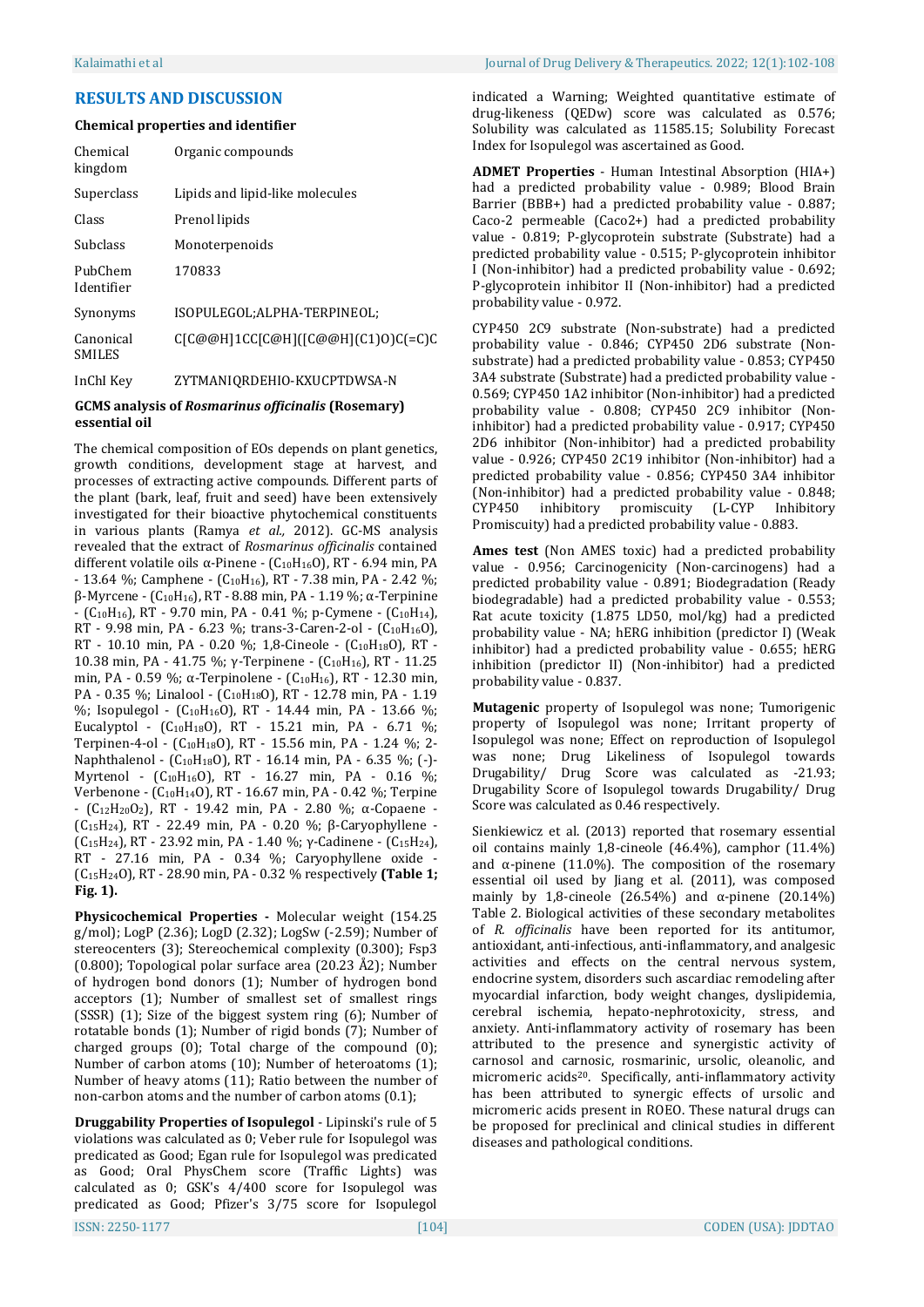#### **CONCLUSION**

Rosemary contains a large variety of bioactive molecules with great therapeutic potential such as triterpenes (e.g., ursolic and oleanolic acid), tricyclic diterpenes (e.g., carnosic acid and carnosol), phenolic acids (e.g., caffeic acid and rosmarinic acid), and essential oils. These secondary metabolites have been formulated in topical dosages. ROEO has anti-inflammatory, antimicrobial, and antioxidant properties, which have been extensively reported in oral formulations. However, development of new formulations containing other less common ROEO extracts is warranted through trials to evaluate and establish the potentials of pharmacologically active phyto-compounds towards safety and efficacy, in treating various pathological conditions.

#### **REFERENCES**

- 1. De Oliveira JR, Camargo SE, De Oliveira LD. Rosmarinus officinalis L.(rosemary) as therapeutic and prophylactic agent. Journal of Biomedical Science. 2019; 26(1):5-23. <https://doi.org/10.1186/s12929-019-0499-8>
- 2. Stevanović ZD, Bošnjak-Neumüller J, Pajić-Lijaković I, Raj J, Vasiljević M. Essential Oils as Feed Additives-Future Perspectives. Molecules. 2018; 23(7):1717. <https://doi.org/10.3390/molecules23071717>
- 3. Al-Shalah LA, Hindi NK, Mohsen IH. Essential Oils. Essential Oils-Bioactive Compounds, New Perspectives and Applications. 2020.
- 4. Chávez-González ML, Rodríguez-Herrera R, Aguilar CN. Essential oils: A natural alternative to combat antibiotics resistance. Elsevier Academic Press: London Wall, London, UK. 2016:227- 37. <https://doi.org/10.1016/B978-0-12-803642-6.00011-3>
- 5. Ayyappan P, Ganesan K, Jayakumararaj R Ethnobotanic information on uncommon anti-diabetic medicinal plants from Alagarkoil Forest Reserve: Evidence based strategic rationale in management of diabetics. Int J Pharm Res 2019; 16:515-26
- 6. Ramya, S., Neethirajan, K., & Jayakumararaj, R. Profile of bioactive compounds in Syzygium cumini-a review. Journal of Pharmacy Research, 2012; 5(8):4548-4553.
- 7. Sivaperumal R, Ramya S, Ravi AV, Rajasekaran C, Jayakumararaj R. Ethnopharmacological studies on the medicinal plants used by tribal inhabitants of Kottur Hills, Dharmapuri, Tamilnadu, India. Environ We Int J Sci Technol. 2010; 5:57-64
- 8. Loganathan T, Barathinivas A, Soorya C, Balamurugan S, Nagajothi TG, Jayakumararaj R. GCMS Profile of Bioactive Secondary Metabolites with Therapeutic Potential in the Ethanolic Leaf Extracts of Azadirachta indica¬: A Sacred Traditional Medicinal Plant of INDIA. Journal of Drug Delivery and Therapeutics. 2021; 11(4-S):119-26. <https://doi.org/10.22270/jddt.v11i4-S.4967>
- 9. Soorya C, Balamurugan S, Basha AN, Kandeepan C, Ramya S, Jayakumararaj R. Profile of Bioactive Phyto-compounds in Essential Oil of Cymbopogon martinii from Palani Hills, Western Ghats, INDIA. Journal of Drug Delivery and Therapeutics. 2021; 11(4):60-5. <https://doi.org/10.22270/jddt.v11i4.4887>
- 10. Soorya C, Balamurugan S, Ramya S, Neethirajan K, Kandeepan C, Jayakumararaj R. Physicochemical, ADMET and Druggable properties of Myricetin: A Key Flavonoid in Syzygium cumini that regulates metabolic inflammations. Journal of Drug Delivery and Therapeutics. 2021 Jul 15; 11(4):66-73 <https://doi.org/10.22270/jddt.v11i4.4890>
- 11. Sabitha, M., Krishnaveni, K., Murugan, M., Basha, A.N., Pallan, G.A., Kandeepan, C., Ramya, S. and Jayakumararaj, R., In-silico ADMET predicated Pharmacoinformatics of Quercetin-3- Galactoside, polyphenolic compound from Azadirachta indica, a sacred tree from Hill Temple in Alagarkovil Reserve Forest, Eastern Ghats, INDIA. Journal of Drug Delivery and Therapeutics, 2021; 11(5-S):77-84 <https://doi.org/10.22270/jddt.v11i5-S.5026>
- 12. Loganathan T, Barathinivas A, Soorya C, Balamurugan S, Nagajothi TG, Ramya S, Jayakumararaj R. Physicochemical, Druggable, ADMET Pharmacoinformatics and Therapeutic Potentials of Azadirachtin-a Prenol Lipid (Triterpenoid) from Seed Oil Extracts of Azadirachta indica A. Juss. Journal of Drug Delivery and Therapeutics. 2021;1 1(5):33-46. <https://doi.org/10.22270/jddt.v11i5.4981>
- 13. Kandeepan C, Kalaimathi RV, Jeevalatha A, Basha AN, Ramya S, Jayakumararaj R. In-silico ADMET Pharmacoinformatics of Geraniol (3, 7-dimethylocta-trans-2, 6-dien-1-ol)-acyclic monoterpene alcohol drug from Leaf Essential Oil of Cymbopogon martinii from Sirumalai Hills (Eastern Ghats), INDIA. Journal of Drug Delivery and Therapeutics. 2021; 11(4- S):109-18. <https://doi.org/10.22270/jddt.v11i4-S.4965>
- 14. Atanasov AG, Waltenberger B, Pferschy-Wenzig EM, Linder T, Wawrosch C, Uhrin P, Temml V, Wang L, Schwaiger S, Heiss EH, Rollinger JM, Schuster D, Breuss JM, Bochkov V, Mihovilovic MD, Kopp B, Bauer R, Dirsch VM, Stuppner H. Discovery and resupply of pharmacologically active plant-derived natural products: A review. Biotechnol Adv. 2015; 33(8):1582-1614. <https://doi.org/10.1016/j.biotechadv.2015.08.001>
- 15. Gamble, J. S. 1935 "The flora of the Presidency of Madras, London: Adlard&son." Ltd. London.
- 16. Matthew, K. M. 1983 "The Flora of Tamil Nadu Carnatic (The Rapinat Herbarium, St. Joseph" s College, Tiruchirapalli, India)." Vol I-III.
- 17. Rašković A, Milanović I, Pavlović N, Ćebović T, Vukmirović S, Mikov M. Antioxidant activity of rosemary (Rosmarinus officinalis L.) essential oil and its hepatoprotective potential. BMC complementary and alternative medicine. 2014; 14(1):225. <https://doi.org/10.1186/1472-6882-14-225>
- 18. Habtemariam S. The therapeutic potential of rosemary (Rosmarinus officinalis) diterpenes for Alzheimer's disease. Evidence-Based Complementary and Alternative Medicine. 2016. <https://doi.org/10.1155/2016/2680409>
- 19. Kayashima T, Matsubara K. Antiangiogenic effect of carnosic acid and carnosol, neuroprotective compounds in rosemary leaves. Bioscience, biotechnology, and biochemistry. 2012:1111292741 <https://doi.org/10.1271/bbb.110584>
- 20. Alavi MS, Fanoudi S, Ghasemzadeh Rahbardar M, Mehri S, Hosseinzadeh H. An updated review of protective effects of rosemary and its active constituents against natural and chemical toxicities. Phytotherapy Research. 2020 Oct 12. <https://doi.org/10.1002/ptr.6894>
- 21. Bozin B., Mimica-Dukic N., Samojlik I., Jovin E. Antimicrobial and Antioxidant properties of Rosemary and Sage (Rosmarinus officinalis L. and Salvia officinalis L., Laminaceae) essential oils. J. Agric. Food Chem. 2007; 55:7879-7885 <https://doi.org/10.1021/jf0715323>
- 22. Jiang Y., Wu N., Fu Y.-J., Wang W., Luo M., Zhao C.J., Zu Y.G., Liu X.L. Chemical composition and antimicrobial activity of the essential oil of Rosemary. Environ. Toxicol. Pharmacol. 2011; 32:63-68 <https://doi.org/10.1016/j.etap.2011.03.011>
- 23. Newman DJ, Cragg GM. Natural products as sources of new drugs over the last 25 years. Journal of natural products. 2007; 70(3):461-77. <https://doi.org/10.1021/np068054v>
- 24. Sienkiewicz M., Lysakowska M., Pastuszka M., Bienias W., Kowalczyk E. The potential of use Basil and Rosemary essential oils as effective antibacterial agents. Molecules. 2013; 18:9334- 9351. <https://doi.org/10.3390/molecules18089334>
- 25. Tai J., Cheung S., Wu M., Hasman D. Antiproliferation effect of Rosemary (Rosmarinus officinalis) on human ovarian cancer cells in vitro. Phytomedicine. 2012; 19:436-443. <https://doi.org/10.1016/j.phymed.2011.12.012>
- 26. Zhou Y, Wu F, Li L, Shen X, Chen G, Wang X, Liang X, Tan M, Huang Z. Computational approaches in preclinical studies on drug discovery and development. Frontiers in Chemistry. 2020; 8:726-31. <https://doi.org/10.3389/fchem.2020.00726>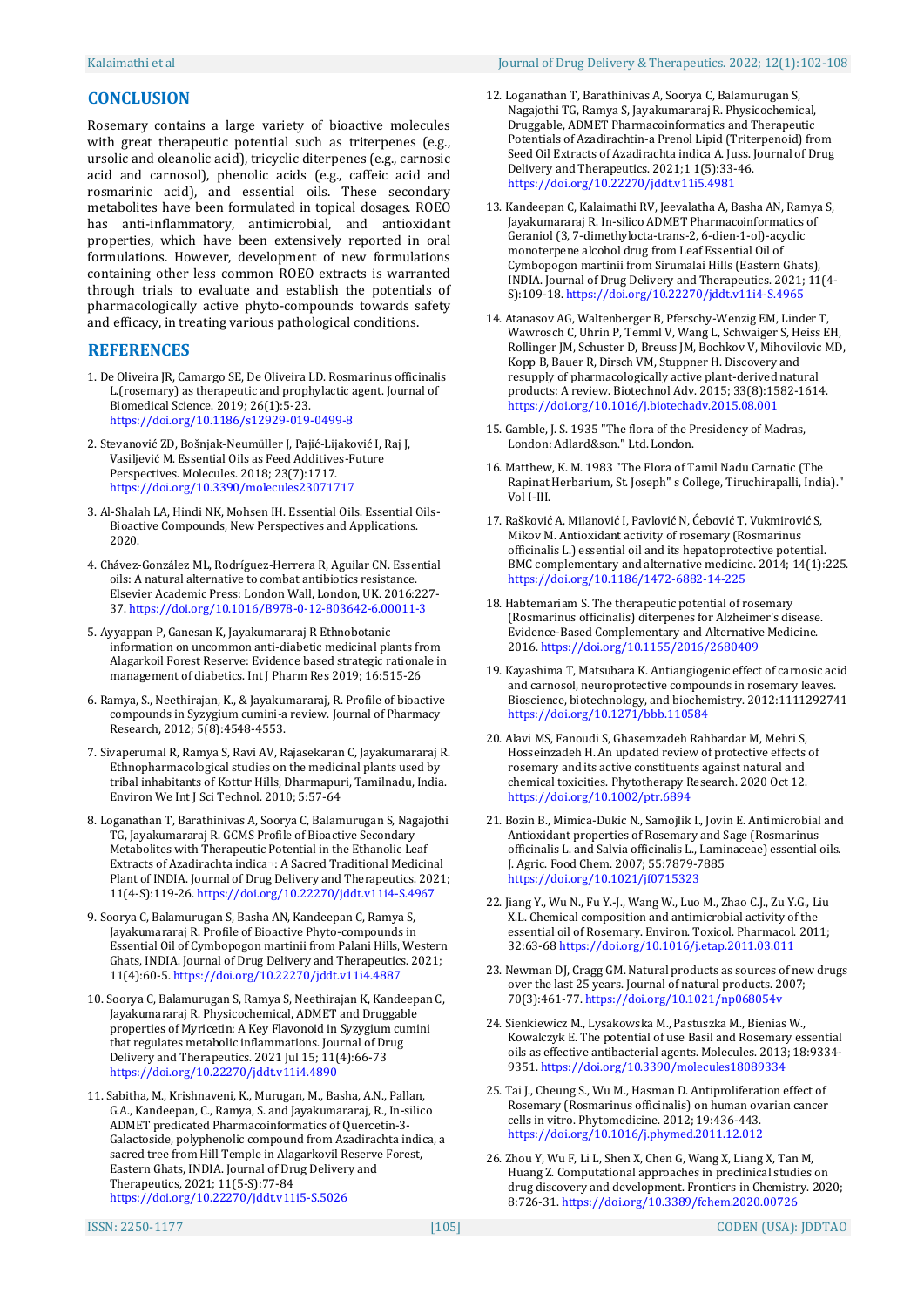

**Fig. 1 GCMS analysis of** *Rosmarinus officinalis* **(Rosemary) essential oil**

|  | Table 1 GCMS profile of Rosmarinus officinalis (Rosemary) essential oil |  |  |  |
|--|-------------------------------------------------------------------------|--|--|--|
|  |                                                                         |  |  |  |
|  |                                                                         |  |  |  |

| S.No             | Compound               | <b>Molecular Formula</b>        | <b>Retention Time (min)</b> | Percentage (%) |
|------------------|------------------------|---------------------------------|-----------------------------|----------------|
| 1.               | $\alpha$ -Pinene       | $C_{10}H_{16}O$                 | 6.94                        | 13.64          |
| $\overline{2}$ . | Camphene               | $C_{10}H_{16}$                  | 7.38                        | 2.42           |
| 3.               | $\beta$ -Myrcene       | $C_{10}H_{16}$                  | 8.88                        | 1.19           |
| 4.               | $\alpha$ -Terpinine    | $\overline{C_{10}H_{16}}$       | 9.70                        | 0.41           |
| 5.               | p-Cymene               | $C_{10}H_{14}$                  | 9.98                        | 6.23           |
| 6.               | trans-3-Caren-2-ol     | $C_{10}H_{16}O$                 | 10.10                       | 0.20           |
| 7.               | 1,8-Cineole            | $C_{10}H_{18}O$                 | 10.38                       | 41.75          |
| 8.               | $\gamma$ -Terpinene    | $C_{10}H_{16}$                  | 11.25                       | 0.59           |
| 9.               | $\alpha$ -Terpinolene  | $C_{10}H_{16}$                  | 12.30                       | 0.35           |
| 10.              | Linalool               | $C_{10}H_{18}O$                 | 12.78                       | 1.19           |
| 11.              | Isopulegol             | $C_{10}H_{16}O$                 | 14.44                       | 13.66          |
| 12.              | Eucalyptol             | $C_{10}H_{18}O$                 | 15.21                       | 6.71           |
| 13.              | Terpinen-4-ol          | $C_{10}H_{18}O$                 | 15.56                       | 1.24           |
| 14.              | 2-Naphthalenol         | $C_{10}H_{18}O$                 | 16.14                       | 6.35           |
| 15.              | (-)-Myrtenol           | $C_{10}H_{16}O$                 | 16.27                       | 0.16           |
| 16.              | Verbenone              | $C_{10}H_{14}O$                 | 16.67                       | 0.42           |
| 17.              | Terpine                | $C_{12}H_{20}O_2$               | 19.42                       | 2.80           |
| 18.              | $\alpha$ -Copaene      | C <sub>15</sub> H <sub>24</sub> | 22.49                       | 0.20           |
| 19.              | $\beta$ -Caryophyllene | $C_{15}H_{24}$                  | 23.92                       | 1.40           |
| 20.              | $\gamma$ -Cadinene     | C <sub>15</sub> H <sub>24</sub> | 27.16                       | 0.34           |
| 21.              | Caryophyllene oxide    | $C_{15}H_{24}O$                 | 28.90                       | 0.32           |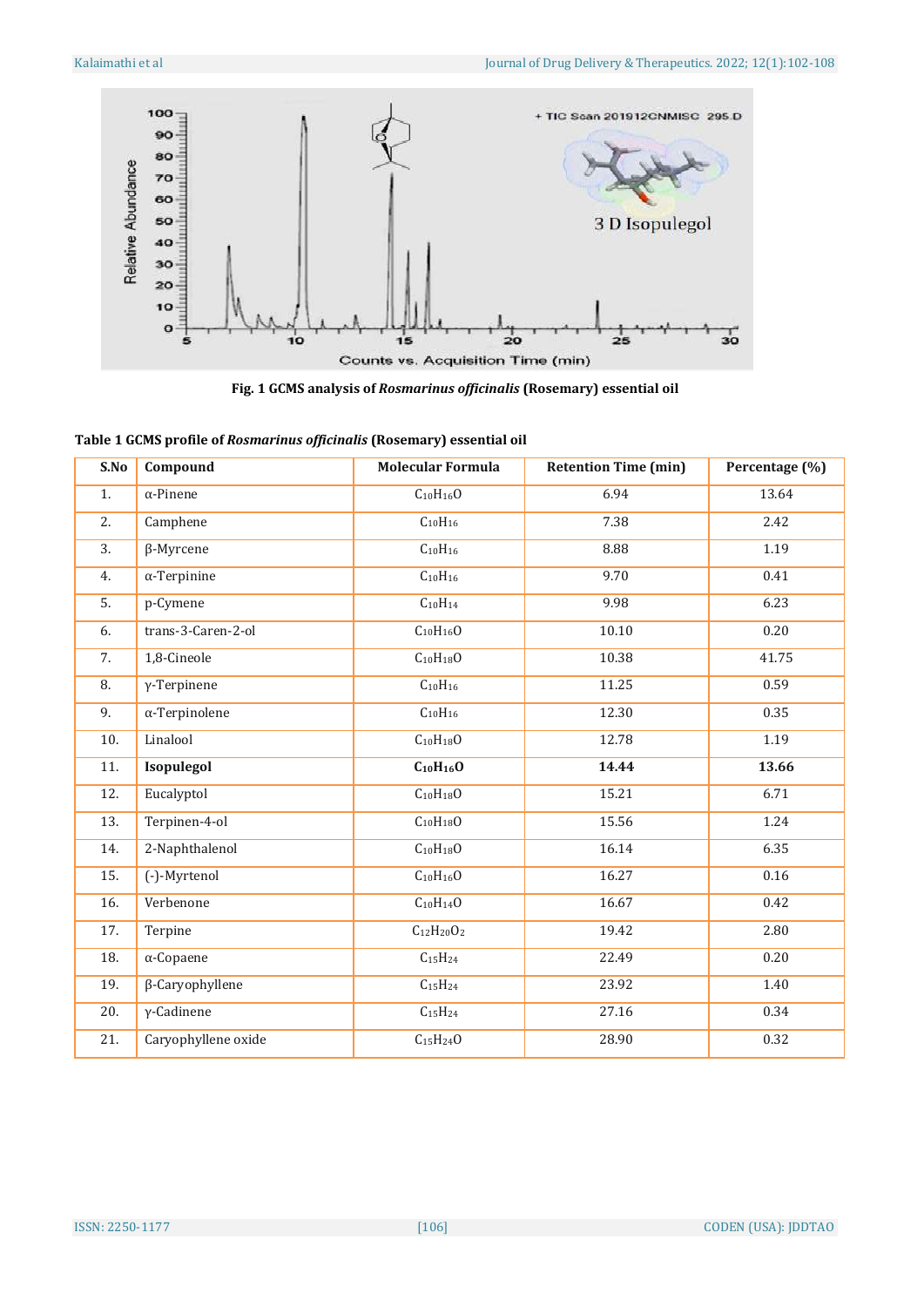## **Table 2 Physicochemical, Druggability, ADMETox properties of Isopulegol**

| <b>Physicochemical Properties of Isopulegol</b>                             | <b>Value</b>  |                            |
|-----------------------------------------------------------------------------|---------------|----------------------------|
| Molecular weight                                                            | 154.25 g/mol  |                            |
| LogP                                                                        | 2.36          |                            |
| LogD                                                                        | 2.32          |                            |
| LogSw                                                                       |               | $-2.59$                    |
| Number of stereocenters                                                     |               | 3                          |
| Stereochemical complexity                                                   |               | 0.300                      |
| Fsp3                                                                        |               | 0.800                      |
| Topological polar surface area                                              |               | $20.23 \text{ Å}^2$        |
| Number of hydrogen bond donors                                              |               | $\mathbf{1}$               |
| Number of hydrogen bond acceptors                                           |               | $\mathbf{1}$               |
| Number of smallest set of smallest rings (SSSR)                             |               | $\mathbf{1}$               |
| Size of the biggest system ring                                             |               | 6                          |
| Number of rotatable bonds                                                   |               | $\mathbf{1}$               |
| Number of rigid bonds                                                       |               | $\overline{7}$             |
| Number of charged groups                                                    |               | $\boldsymbol{0}$           |
| Total charge of the compound                                                |               | $\boldsymbol{0}$           |
| Number of carbon atoms                                                      |               | 10                         |
| Number of heteroatoms                                                       |               | $\mathbf{1}$               |
| Number of heavy atoms                                                       |               | 11                         |
| Ratio between the number of non-carbon atoms and the number of carbon atoms |               | 0.1                        |
| <b>Druggability Properties of Isopulegol</b>                                |               |                            |
| Lipinski's rule of 5 violations                                             |               | $\mathbf{0}$               |
| Veber rule                                                                  |               | Good                       |
| Egan rule                                                                   |               | Good                       |
| Oral PhysChem score (Traffic Lights)                                        |               | $\Omega$                   |
| GSK's 4/400 score                                                           |               | Good                       |
| Pfizer's 3/75 score                                                         |               | Warning                    |
| Weighted quantitative estimate of drug-likeness (QEDw) score                |               | 0.576                      |
| Solubility                                                                  | 11585.15      |                            |
| Solubility Forecast Index                                                   | Good          |                            |
| <b>ADMET Properties of Isopulegol</b>                                       |               |                            |
| <b>Property</b>                                                             | <b>Value</b>  | <b>Probability</b>         |
| <b>Human Intestinal Absorption</b>                                          | HIA+          | 0.989                      |
| <b>Blood Brain Barrier</b>                                                  | BBB+          | 0.887                      |
| Caco-2 permeable                                                            | $Caco2+$      | 0.819                      |
| P-glycoprotein substrate                                                    | Substrate     | 0.515                      |
| P-glycoprotein inhibitor I                                                  | Non-inhibitor | 0.692                      |
| P-glycoprotein inhibitor II<br>Non-inhibitor                                |               | 0.972                      |
| CYP450 2C9 substrate                                                        | Non-substrate | 0.846                      |
| ISSN: 2250-1177                                                             | $[107]$       | <b>CODEN (USA): JDDTAO</b> |